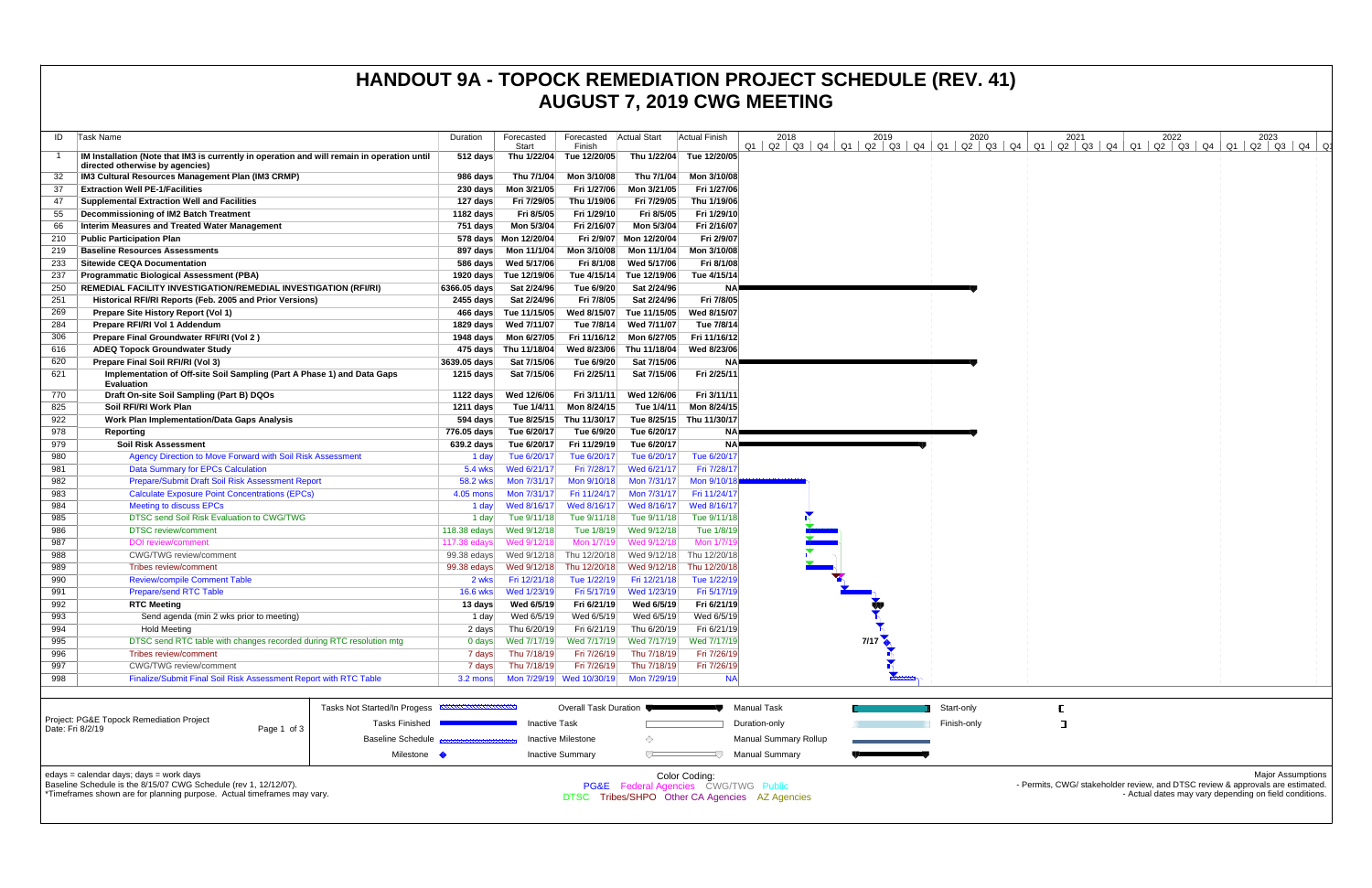| ID           | Task Name                                                                                                                                                                              | Duration           | Forecasted<br>Start                                        | Forecasted Actual Start<br>Finish |                           | Actual Finish                                         | 2018                                           | 2019<br>$Q1$   $Q2$   $Q3$   $Q4$   $Q1$   $Q2$   $Q3$   $Q4$ | 2020               | 2021 | 2022 | 2023<br>  Q1   Q2   Q3   Q4   Q1   Q2   Q3   Q4   Q1   Q2   Q3   Q4   Q1   Q2   Q3   Q4   Q1                                                                         |
|--------------|----------------------------------------------------------------------------------------------------------------------------------------------------------------------------------------|--------------------|------------------------------------------------------------|-----------------------------------|---------------------------|-------------------------------------------------------|------------------------------------------------|---------------------------------------------------------------|--------------------|------|------|----------------------------------------------------------------------------------------------------------------------------------------------------------------------|
| 999          | <b>DTSC</b> review/approve                                                                                                                                                             | 1 mon              | Thu 10/31/19                                               | Fri 11/29/19                      | <b>NA</b>                 | <b>NA</b>                                             |                                                |                                                               |                    |      |      |                                                                                                                                                                      |
| 1000         | <b>DOI</b> review/approve                                                                                                                                                              | 1 mon              | Thu 10/31/19                                               | Fri 11/29/19                      | <b>NA</b>                 | <b>NA</b>                                             |                                                |                                                               |                    |      |      |                                                                                                                                                                      |
| 1001         | <b>RFI/RI Volume 3</b>                                                                                                                                                                 | 748.05 days        | Fri 7/28/17                                                | Tue 6/9/20                        | Fri 7/28/17               | NAP                                                   |                                                |                                                               |                    |      |      |                                                                                                                                                                      |
| 1002         | Prepare Draft RFI/RI Vol 3 Report                                                                                                                                                      | 28.05 mons         |                                                            | Fri 7/28/17 Wed 10/30/19          | Fri 7/28/17               | NAÞ                                                   |                                                |                                                               |                    |      |      |                                                                                                                                                                      |
| 1003         | DTSC sends report to CWG/TWG and Tribes                                                                                                                                                |                    | 3 days Wed 10/30/19                                        | Mon 11/4/19                       | <b>NA</b>                 | <b>NA</b>                                             |                                                |                                                               |                    |      |      |                                                                                                                                                                      |
| 1004         | <b>CWG/TWG</b> review/comment                                                                                                                                                          | 30 edays           |                                                            | Mon 11/4/19 Wed 12/4/19           | <b>NA</b>                 | <b>NA</b>                                             |                                                |                                                               |                    |      |      |                                                                                                                                                                      |
| 1005         | Tribes review/comment                                                                                                                                                                  | 30 edays           | Mon 11/4/19                                                | Wed 12/4/19                       | <b>NA</b>                 | <b>NA</b>                                             |                                                |                                                               |                    |      |      |                                                                                                                                                                      |
| 1006         | <b>DTSC</b> review/comment                                                                                                                                                             | 45 edays           |                                                            | Mon 11/4/19 Thu 12/19/19          | <b>NA</b>                 | <b>NA</b>                                             |                                                | ★                                                             |                    |      |      |                                                                                                                                                                      |
| 1007         | <b>DOI</b> review/comment                                                                                                                                                              | 45 edays           | Mon 11/4/19                                                | Thu 12/19/19                      | <b>NA</b>                 | <b>NA</b>                                             |                                                |                                                               |                    |      |      |                                                                                                                                                                      |
| 1008         | Review/compile Comment Table (duration will be verified after receipt of<br>comments and directives)                                                                                   | 31 edays           | Fri 12/20/19                                               | Mon 1/20/20                       | <b>NA</b>                 | <b>NA</b>                                             |                                                |                                                               |                    |      |      |                                                                                                                                                                      |
| 1009         | DTSC/DOI/PG&E hold comment clarification meeting (date is tentative)                                                                                                                   | 0 days             |                                                            | Mon 12/23/19 Mon 12/23/19         | NA.                       | <b>NA</b>                                             |                                                | 12/23                                                         |                    |      |      |                                                                                                                                                                      |
| 1010<br>1011 | Prepare/send RTC Table (duration will be verified after receipt of comments)                                                                                                           | 4 wks              | Tue 1/21/20                                                | Tue 2/18/20                       | <b>NA</b>                 | <b>NA</b>                                             |                                                |                                                               |                    |      |      |                                                                                                                                                                      |
| 1012         | <b>RTC Meeting</b>                                                                                                                                                                     | 10 days            | Tue 2/25/20<br>Tue 2/25/20                                 | Tue 3/10/20                       | <b>NA</b><br><b>NA</b>    | <b>NA</b><br><b>NA</b>                                |                                                |                                                               | 2/25               |      |      |                                                                                                                                                                      |
| 1013         | Send agenda (2 wks prior to meeting)<br><b>Hold Meeting</b>                                                                                                                            | $0$ days<br>0 days | Tue 3/10/20                                                | Tue 2/25/20<br>Tue 3/10/20        | <b>NA</b>                 | <b>NA</b>                                             |                                                |                                                               | $3/10$ $\triangle$ |      |      |                                                                                                                                                                      |
| 1014         | Prepare Revised RFI Volume 3 with RTC Table (duration is estimated, to be                                                                                                              | 2 mons             | Wed 3/11/20                                                | Fri 5/8/20                        | <b>NA</b>                 | <b>NA</b>                                             |                                                |                                                               |                    |      |      |                                                                                                                                                                      |
| 1015         | verified after completion of RTCs)<br>DTSC review/approve Revised RFI/RI Vol. 3 Report                                                                                                 | 1 mon              | Mon 5/11/20                                                | Tue 6/9/20                        | <b>NA</b>                 | <b>NA</b>                                             |                                                |                                                               |                    |      |      |                                                                                                                                                                      |
| 1016         | DOI review/approve Revised RFI/RI Vol. 3 Report                                                                                                                                        | 1 mon              | Mon 5/11/20                                                | Tue 6/9/20                        | <b>NA</b>                 |                                                       |                                                |                                                               |                    |      |      |                                                                                                                                                                      |
| 1017         | <b>GROUNDWATER CORRECTIVE MEASURES/REMEDIAL ALTERNATIVE DEVELOPMENT</b>                                                                                                                | 2835 days          |                                                            |                                   |                           | Mon 3/29/04 Wed 12/31/14 Mon 3/29/04 Wed 12/31/14     |                                                |                                                               |                    |      |      |                                                                                                                                                                      |
| 1165         | <b>CORRECTIVE MEASURE STUDY/FEASIBILITY STUDY (CMS/FS) AND RISK</b><br><b>ASSESSMENT</b>                                                                                               |                    | 4821.05 days Mon 12/16/02                                  |                                   | Tue 4/27/21 Mon 12/16/02  | NAI                                                   |                                                |                                                               |                    |      |      |                                                                                                                                                                      |
| 1347         | <b>STATEMENT OF BASIS</b>                                                                                                                                                              | 3067 days          | Mon 1/4/10                                                 | Sun 9/26/21                       | Mon 1/4/10                | NA.                                                   |                                                |                                                               |                    |      |      |                                                                                                                                                                      |
| 1362         | <b>RECORD OF DECISION</b>                                                                                                                                                              | $3169$ days        | Fri 12/18/09                                               | Mon 1/31/22                       | Fri 12/18/09              | NA)                                                   |                                                |                                                               |                    |      |      |                                                                                                                                                                      |
| 1385         | Section 106 Programmatic Agreement (PA)                                                                                                                                                | 1858 days          | Fri 10/10/08                                               | Wed 11/18/15                      | Fri 10/10/08              | <b>NA</b>                                             |                                                |                                                               |                    |      |      |                                                                                                                                                                      |
| 1418         | <b>EIR DOCUMENTATION</b>                                                                                                                                                               | 1449 days          | Thu 9/1/05                                                 | Wed 3/2/11                        | Thu 9/1/05                | Wed 3/2/11                                            |                                                |                                                               |                    |      |      |                                                                                                                                                                      |
| 1491         | <b>DESIGN, PERMITTING, AND CONSTRUCTION OF GROUNDWATER REMEDY</b>                                                                                                                      | 1889 days          | Mon 1/31/11                                                | Tue 4/24/18                       | Mon 1/31/11               | Tue $4/24/18$                                         |                                                |                                                               |                    |      |      |                                                                                                                                                                      |
| 1492         | Corrective Measure Implementation/Remedial Design (CMI/RD) Workplan                                                                                                                    | 199 days           | Mon 1/31/11                                                | Thu 11/3/11                       | Mon 1/31/11               | Thu 11/3/11                                           |                                                |                                                               |                    |      |      |                                                                                                                                                                      |
| 1506         | Remedial Design (Preliminary, Intermediate, and Pre-Final/Final)                                                                                                                       | 1723 days          | Tue 9/20/11                                                | Tue 4/24/18                       | Tue 9/20/11               | Tue $4/24/18$                                         |                                                |                                                               |                    |      |      |                                                                                                                                                                      |
| 1507         | <b>Preliminary Design</b>                                                                                                                                                              | 174 days           | Tue 9/20/11                                                | Thu 5/17/12                       | Tue 9/20/11               | Thu 5/17/12                                           |                                                |                                                               |                    |      |      |                                                                                                                                                                      |
| 1519         | <b>Intermediate Design</b>                                                                                                                                                             | 501 days           | Fri 5/18/12                                                | Fri 4/18/14                       | Fri 5/18/12               | Fri 4/18/14                                           |                                                |                                                               |                    |      |      |                                                                                                                                                                      |
| 1548         | Implementation Plan for Evaluation of Alternative Freshwater Sources                                                                                                                   | 422 days           | Fri 11/16/12                                               | Mon 6/30/14                       | Fri 11/16/12              | Mon 6/30/14                                           |                                                |                                                               |                    |      |      |                                                                                                                                                                      |
| 1587         | Field Verification of Archaeological/Historical Sites in Groundwater Remedy Footprint                                                                                                  | 4 days             | Tue 9/9/14                                                 | Fri 9/12/14                       | Tue 9/9/14                | Fri 9/12/14                                           |                                                |                                                               |                    |      |      |                                                                                                                                                                      |
| 1588         | <b>Prepare/submit Field Verification Report</b>                                                                                                                                        | 28 days            | Mon 9/15/14                                                | Wed 10/22/14                      |                           | Mon 9/15/14 Wed 10/22/14                              |                                                |                                                               |                    |      |      |                                                                                                                                                                      |
| 1589         | Survey of Archaelogical/Historical Sites in Expanded Area at Park Moabi                                                                                                                | 1 day              | Tue 12/2/14                                                | Tue 12/2/14                       | Tue 12/2/14               | Tue 12/2/14                                           |                                                |                                                               |                    |      |      |                                                                                                                                                                      |
| 1590         | Survey of Biological Resources in Expanded Area at Park Moabi                                                                                                                          |                    | 3 days Wed 11/19/14                                        |                                   | Fri 11/21/14 Wed 11/19/14 | Fri 11/21/14                                          |                                                |                                                               |                    |      |      |                                                                                                                                                                      |
| 1591         | Annual archeological monitoring and site condition assessments                                                                                                                         |                    | 7 days Thu 12/11/14 Fri 12/19/14 Thu 12/11/14 Fri 12/19/14 |                                   |                           |                                                       |                                                |                                                               |                    |      |      |                                                                                                                                                                      |
| 1592         | Pre-Final/Final Design (include plan for decommissioning, removal, and<br>restoration of IM3 facility)                                                                                 | 423 days           |                                                            |                                   |                           | Mon 4/7/14 Wed 11/18/15 Mon 4/7/14 Wed 11/18/15       |                                                |                                                               |                    |      |      |                                                                                                                                                                      |
| 1641         | <b>Construction/Remedial Action Work Plan</b>                                                                                                                                          | 423 days           |                                                            | Mon 4/7/14 Wed 11/18/15           |                           | Mon 4/7/14 Wed 11/18/15                               |                                                |                                                               |                    |      |      |                                                                                                                                                                      |
| 1651         | <b>State CEQA Evaluation</b>                                                                                                                                                           | 793 days           | Mon 4/13/15                                                | Tue 4/24/18                       | Mon 4/13/15               | Tue 4/24/18                                           |                                                |                                                               |                    |      |      |                                                                                                                                                                      |
| 1679         | <b>Community Outreach</b>                                                                                                                                                              | 1710 days          | Fri 10/7/11                                                | Tue 4/24/18                       | Fri 10/7/11               | Tue 4/24/18                                           |                                                |                                                               |                    |      |      |                                                                                                                                                                      |
| 1689         | <b>Project Contracting</b>                                                                                                                                                             | 2.9 mons           | Wed 4/4/18                                                 | Wed 6/27/18                       | Wed 4/4/18                | ΝA                                                    | <u>mmm</u>                                     |                                                               |                    |      |      |                                                                                                                                                                      |
| 1690         | Construction (this is a preliminary construction schedule for planning purposes)                                                                                                       | $1839$ days        | <b>Wed 6/27/18</b>                                         |                                   | Thu 7/10/25 Wed 6/27/18   | <b>NA</b>                                             |                                                |                                                               |                    |      |      |                                                                                                                                                                      |
|              | Tasks Not Started/In Progess                                                                                                                                                           |                    |                                                            | Overall Task Duration             |                           |                                                       | Manual Task                                    |                                                               | Start-only         |      |      |                                                                                                                                                                      |
|              | Project: PG&E Topock Remediation Project<br><b>Tasks Finished</b>                                                                                                                      |                    | <b>Inactive Task</b>                                       |                                   |                           |                                                       | Duration-only                                  |                                                               | Finish-only        |      |      |                                                                                                                                                                      |
|              | Date: Fri 8/2/19<br>Page 2 of 3<br><b>Baseline Schedule</b>                                                                                                                            |                    |                                                            | Inactive Milestone                | ◇                         |                                                       | <b>Manual Summary Rollup</b>                   |                                                               |                    |      |      |                                                                                                                                                                      |
|              | Milestone •                                                                                                                                                                            |                    |                                                            | <b>Inactive Summary</b>           |                           |                                                       | <b>Manual Summary</b>                          |                                                               |                    |      |      |                                                                                                                                                                      |
|              | edays = calendar days; days = work days<br>Baseline Schedule is the 8/15/07 CWG Schedule (rev 1, 12/12/07).<br>*Timeframes shown are for planning purpose. Actual timeframes may vary. |                    |                                                            |                                   |                           | Color Coding:<br>PG&E Federal Agencies CWG/TWG Public | DTSC Tribes/SHPO Other CA Agencies AZ Agencies |                                                               |                    |      |      | <b>Major Assumptions</b><br>- Permits, CWG/ stakeholder review, and DTSC review & approvals are estimated.<br>- Actual dates may vary depending on field conditions. |

# **HANDOUT 9A - TOPOCK REMEDIATION PROJECT SCHEDULE (REV. 41) AUGUST 7, 2019 CWG MEETING**